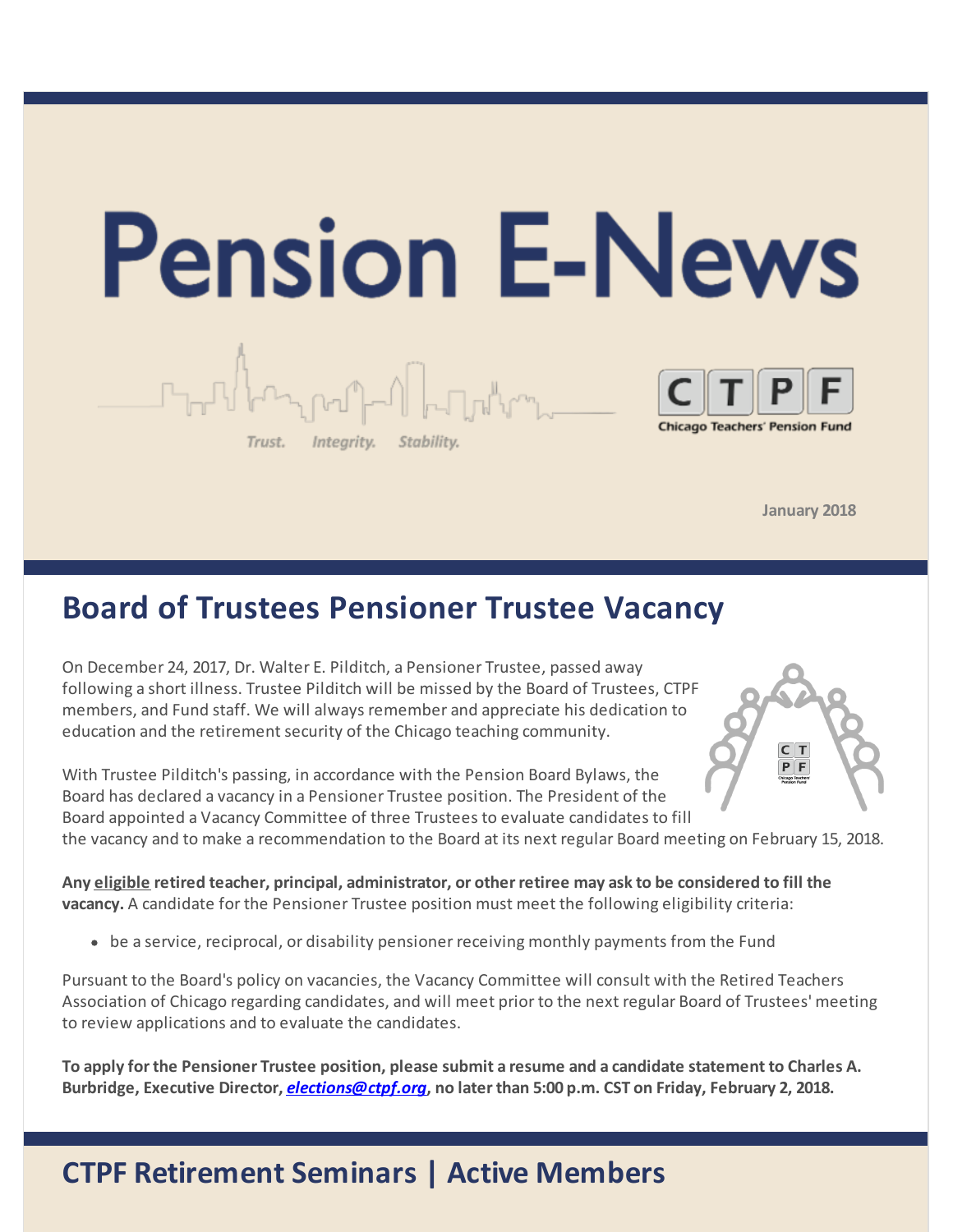If you're [considering](http://r20.rs6.net/tn.jsp?f=001thcwAT2ysvejaANcK9jfBdRWqx8T_4rKkasuGEXO0jxlFU9gvjRwKR5vapL1iE8PAqVL7YGJV76H_zrrMr4zeX4zz5Cq7TR8Cpn1lSxGLFoHlwaBDNlf3N2-742o1z_aU5COolvg6KNkVTevqyKW6krWEjnWMAQuPy_NqakWp86UkQcm_e-Y_DcObYJ4ofjJ&c=&ch=) retirement in 2018, please join CTPF for a retirement seminar. These seminars provide a one-stop shop for retirement information, including a general overview of the CTPF and CPS retirement processes.

CTPF's Member Services Department will be available at all seminars to answer individual questions, assist with completing forms, and provide notary services. Representatives from the Social Security Administration and CPS will join CTPF representatives for the retirement seminars (Social Security Administration will only attend the March 27, 2018, seminars).



**Registration is required, and seating is limited.** Register online at [tinyurl.com/2018ctpfseminar](http://r20.rs6.net/tn.jsp?f=001thcwAT2ysvejaANcK9jfBdRWqx8T_4rKkasuGEXO0jxlFU9gvjRwKR5vapL1iE8PAqVL7YGJV76H_zrrMr4zeX4zz5Cq7TR8Cpn1lSxGLFoHlwaBDNlf3N2-742o1z_aU5COolvg6KNkVTevqyKW6krWEjnWMAQuPy_NqakWp86UkQcm_e-Y_DcObYJ4ofjJ&c=&ch=) or call Member Services: 312.641.4464.

**Monday, February 19, 2018** 9:00 a.m. *or* 1:00 p.m. Hilton Oak Lawn\* 9333 South Cicero Avenue Oak Lawn, IL 60453

*Register by February 9 to receive your pension estimate*

\*Free guest parking available

**Tuesday, March 27, 2018\*** 9:15 a.m. *or* 1:00 p.m. Harold Washington Library 400 South State Street Chicago, IL 60605

*Register by March 20 to receive your pension estimate*

\*Social Security Administration present

9:15 a.m. session: Enter through the Plymouth Court Entrance, doors open at 9:00 a.m.

## **CTPF Features**

### **Retired Members: Are You Redefining Retirement?**



What are you doing to stay active, creative, engaged, and involved in your retirement?

Email yourstory about how your retirement is unique to

### **Active Members: Does Your School Shine?**



What is your school doing to be creative, innovative, and to make a difference for students and faculty?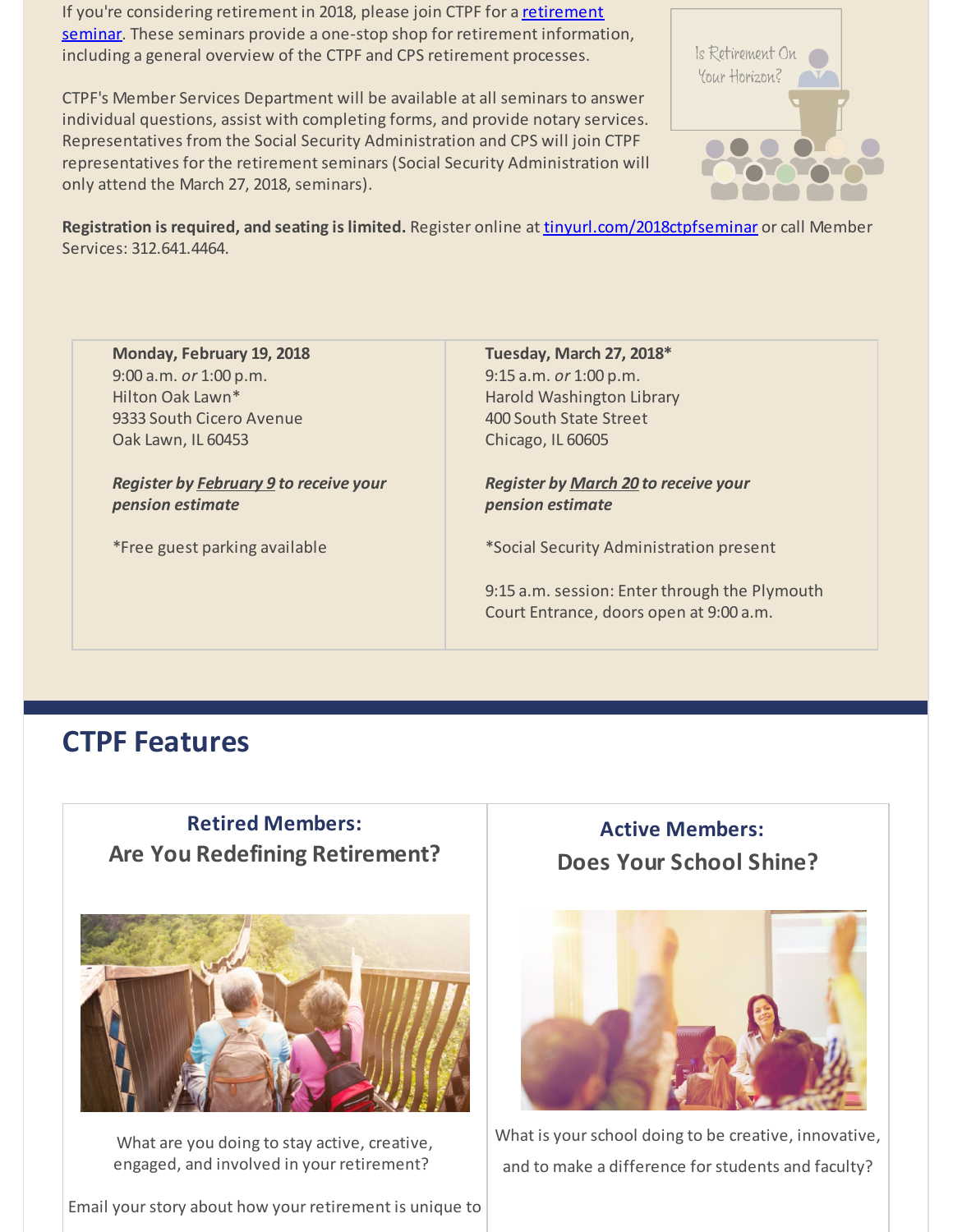| socialmedia@ctpf.org and we may contact you for a | Email your story about how your school stands out to |
|---------------------------------------------------|------------------------------------------------------|
| Redefining Retirement feature.                    | socialmedia@ctpf.org and we may contact you for a    |
|                                                   | School Spotlight feature.                            |

## **Pension Payment Schedule**

The schedule for mailing checks and direct deposit dates through May is listed below. [Click](http://r20.rs6.net/tn.jsp?f=001thcwAT2ysvejaANcK9jfBdRWqx8T_4rKkasuGEXO0jxlFU9gvjRwKZTtt_Y2VsH6ERYRmDiMD3ymxFtT-c7tGdZtB2FNUUaWOaBcnsRki0uNJaKzgX_onAd2EeKtK5NlV3HLbry0FvNAkbjy5xK0u9MpnW-ijxbx12tw4x8H0KEN_VdcZkKpdUT2uxIWsjznZ5xxEp5QOnlK3BpP7KmkFQ==&c=&ch=) here for a printable PDF of the full schedule.

| <b>Month</b>      | <b>Check Mailing Date</b> | <b>Direct Deposit Date</b> |
|-------------------|---------------------------|----------------------------|
| February 2018     | January 30, 2018          | February 1, 2018           |
| <b>March 2018</b> | February 27, 2018         | March 1, 2018              |
| April 2018        | March 29, 2018            | April 2, 2018              |
| May 2018          | April 27, 2018            | May 2, 2018                |



Board of Trustees and Investment Committee meetings are held in the CTPF office at 9:30 a.m. and are open to the public. Confirm meeting times/dates at *[www.ctpf.org.](http://r20.rs6.net/tn.jsp?f=001thcwAT2ysvejaANcK9jfBdRWqx8T_4rKkasuGEXO0jxlFU9gvjRwKfHhoIbBJ1L4U0IWs22ZA1YW4xNyWayqxuK8z4Xwj7-TM9Jo_fbO5bQfrpzTh_PjeYOzOEJ9JkFilk4TI55_NX9G6fQjuHOhq4vFDsDom3X9TFGzmpCDL_SA5WlWIeEBPR47NzrM7FW6AdGYfZyM10w=&c=&ch=)*

| <b>FEBRUARY</b> | 12 - Lincoln's Birthday   Office closed<br>15 - Board of Trustees meeting   9:30 a.m.<br>19 - President's Day   Office closed<br>19 - Active Members - Retirement Seminars   Hilton Oak Lawn,<br>9:00 a.m. or 1:00 p.m. |
|-----------------|-------------------------------------------------------------------------------------------------------------------------------------------------------------------------------------------------------------------------|
| <b>MARCH</b>    | 15 - Board of Trustees meeting   9:30 a.m.<br>22 - Investment Committee meeting   9:30 a.m.<br>27 - Active Members - Retirement Seminars   Harold Washington Library,<br>9:15 a.m. or 1:00 p.m.                         |
| <b>APRIL</b>    | 17 - Board of Trustees meeting   9:30 a.m.                                                                                                                                                                              |

#### **CHICAGO TEACHERS' PENSION FUND BOARD OF TRUSTEES**

Jay C. Rehak, *President* Lois W. Ashford, *Vice President* Gregory Redfeairn, *Financial Secretary* Bernice Eshoo, *Recording Secretary* Jeffery Blackwell **Maria J. Rodriguez** Maria J. Rodriguez